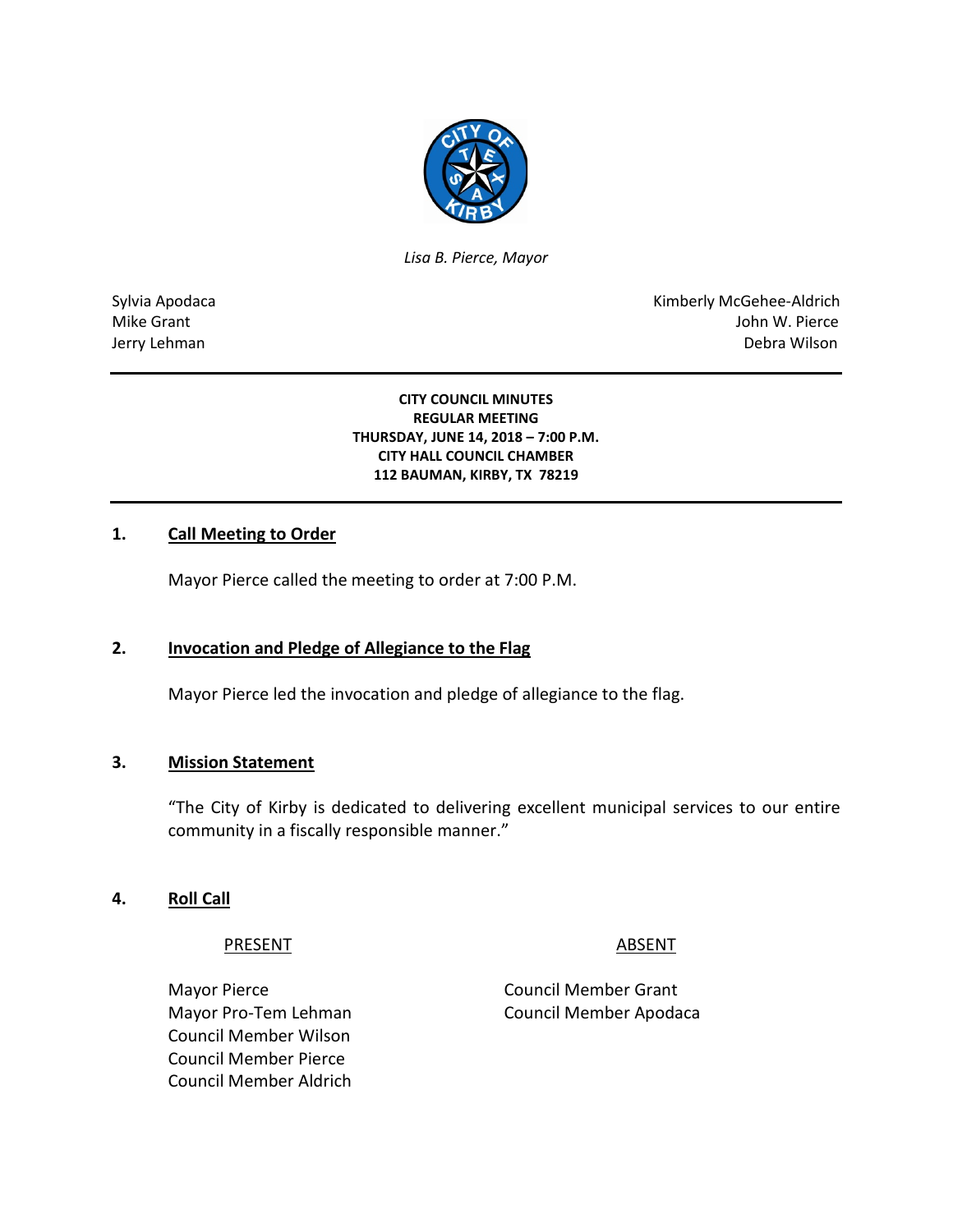### **5. Citizen Participation**

1. Robert Stevens – He said he will speak when the Kirby Softball item is presented.

#### **6. Consideration Of And Action On Minutes**

### a. Regular Meeting Minutes - May 24, 2018

Mayor Pro-Tem Aldrich moved to approve the Regular Meeting Minutes for May 24, 2018; seconded by Council Member Wilson. The motion carried with a 5-0 vote.

AYES – 5 NAYES- 0

#### **7. Presentation**

### a. Employee Of The Quarter

Mayor Pierce recognized Michelle Hinojosa as Employee of the Quarter. She thanked her for maintaining excellent customer service for municipal court, utilities and permits while we were in the hiring process for utilities and permit clerk.

### b. Traffic Control On FM 78 – Police Chief Kevin Bois

Chief Bois provided information on traffic control that is taking place on FM 78.

### **8. Discussion And Possible Action**

#### a. Update, Discussion And Possible Action on Kirby Heights Garbage Collection

Tom Armstrong, Republic Services, informed Council that the parties have come to a resolution regarding the Kirby Heights Garbage Collection. Republic Services has offered to pave an area of the parking lot to allow an area for the trucks to turn around. They will service two commercial sideload dumpsters. He will speak with operations to request a rear load recycle truck to service the residents on Kirby Heights. He said they will bring in an engineer to spec the property for the cement parking spot. Mr. Raul Martinez said Terry Gawlik mentioned a little revision on the contract and hopes this will be in the best interest of the customers of Kirby.

### b. Update, Discussion And Possible Action Regarding Republic Services Broken Carts

Tom Armstrong, Republic Services, informed Council that on May 24 they addressed 85 carts. As of today 200- 250 have been addressed and repaired. The drivers are proactively looking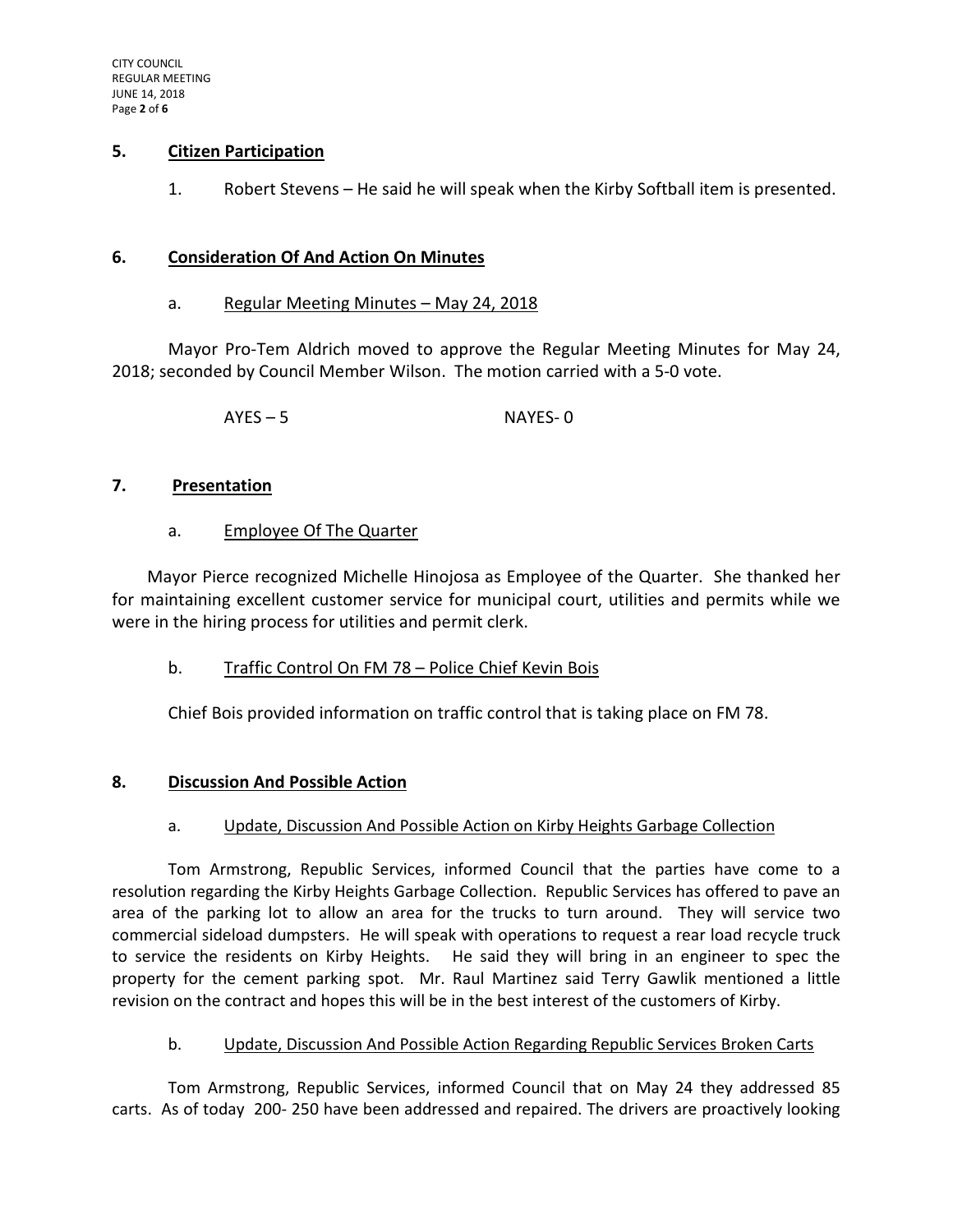for carts that require attention. The broken arms on trucks have been replaced. He said they prefer the carts be placed on the street by the curb because the arm is programmed to bring cart to street level, also keep space between the carts and other objects.

Mr. Armstrong will communicate with the city secretary and provide website information or a mailer about placement of the carts.

c. Discussion And Possible Action On A Request From Donna Charette To Conduct A Rummage Sale Using The Parking Lot Located At 5510 Duffek Dr. To Benefit Hand-Me Down Hounds

Mayor Pro-Tem Aldrich moved to table this item because Ms. Donna Charette was not in attendance; seconded by Council Member Lehman. With all voting, "aye" the motion carried with a 5-0 vote.

AYES: 5 NAYES: 0

d. Discussion And Possible Action On Ordinance No. O-2018-841 Authorizing The City To Enter Into An Agreement For Ambulance (EMS) Billing Services With K&P Associates, Inc., D/B/A Specialized Billing & Collection Systems Of Texas And Authorizing The Mayor Or The City Manager To Execute Such Agreement. This Is The First Reading.

Blake Jamison, Director of Government Relations for Specialized Billing provided Council with information on the base EMS revenue summary.

Council Member Wilson moved to accept Ordinance No. O-2018-841 authorizing the City to enter into an agreement for ambulance (EMS) billing services with K&P Associates, Inc., D/B/A Specialized Billing & Collection Systems of Texas and authorizing the Mayor or the City Manager to execute such agreement; seconded by Mayor Pro-Tem Aldrich. With all voting, "aye" the motion carried with a 5-0 vote.

AYES: 5 NAYES: 0

e. Discussion And Possible Action On Softball Association Park Agreement Renewal

Mayor Pierce asked Rob Stevens, Softball Association, if he has secured liability insurance. Mr. Stevens said he has an insurance binder which addresses one additional insured but does not identify the additional insured by name. As soon as he receives the policy he will forward a copy to the City.

Mr. Stevens asked if he could have tournaments on the  $4<sup>th</sup>$  of July, Fireman's Picnic, and HOBO Fest to benefit those events as long as it does not interfere with any other activities at Friendship Park. He said when he receives his insurance he will provide the City a copy.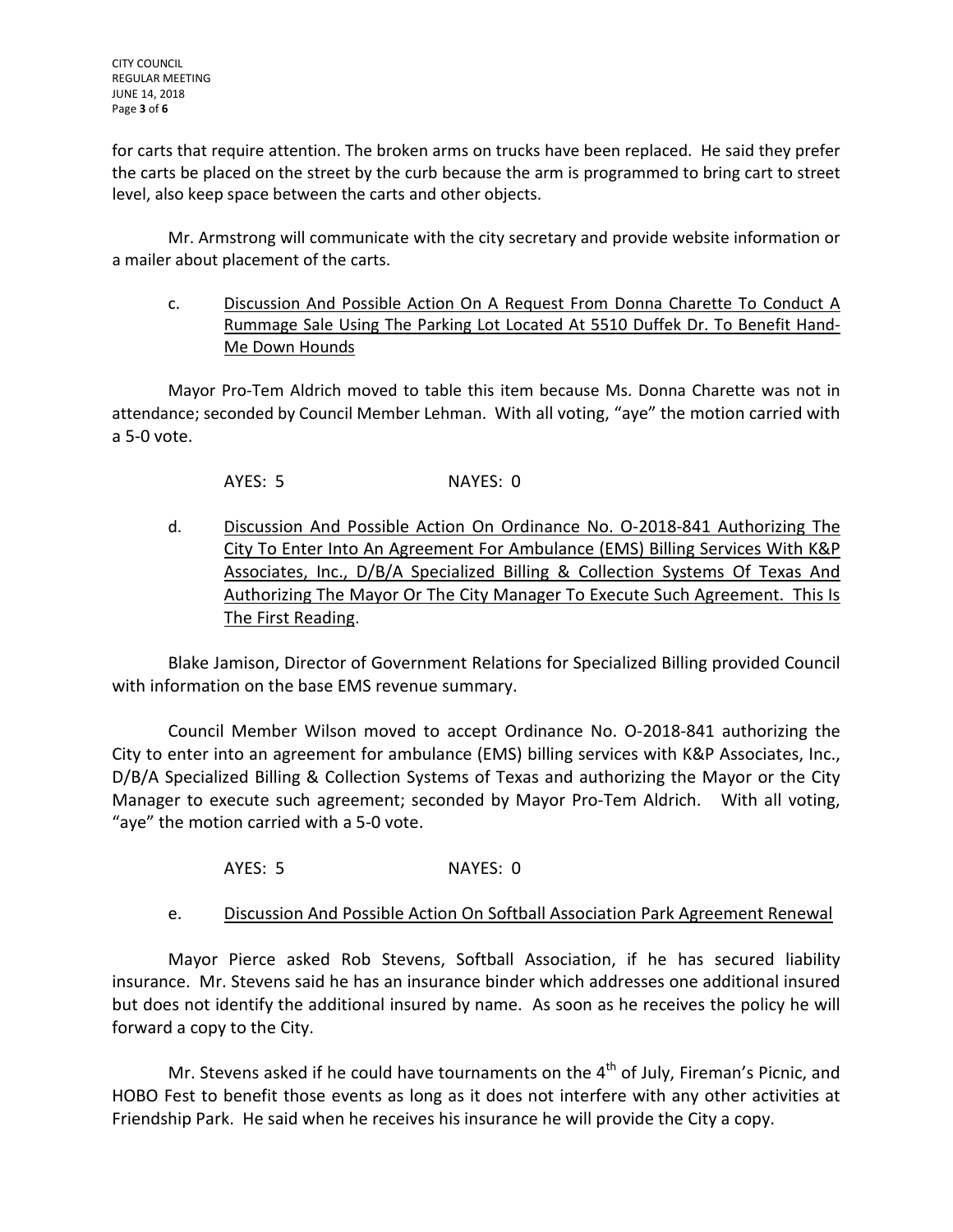Mayor Pierce asked a member of the Parks Committee sitting in the audience if the Committee would be okay with this. Kelly Wilson, Parks and Recreation Committee member said it would be okay with it to have the games at Friendship Park during their events.

Mayor Pro-Tem Aldrich moved to accept the Park agreement renewal contract with Kirby Softball Association terminating May 3, 2020 that will include Sunday's, Wednesday's, tournaments being allowed on  $4<sup>th</sup>$  of July, Fireman's Picnic and HOBO Fest with the approval of the Parks and Recreation Committee; seconded by Council Member Wilson. With all voting, "aye" the motion carried with a 5-0 vote.

# AYES: 5 NAYES: 0

# f. Update, Discussion And Possible Action On Binz Engleman Road Reconstruction Project

Arnold Martinez, Ford Engineering, provided Council an update on the progress of the Binz Engleman Road Reconstruction Project. Currently working in Phase 1 between Buzz Aldrin and Alan Shepard. Phase II will start the beginning of July with milling Binz Engleman.

Mayor Pierce stated the signage they provided is confusing and asked if there was a way to improve this for the drivers on the roadways that are affected by the project.

Council Member Wilson said part of the confusion is that the roads that are blocked, drivers are still allowed to travel on the road.

Council Member Lehman inquired about the work ending at Buzz Aldrin and not Springfield Rd. Mr. Martinez said he that he was not aware who set the limits and he will find out.

Mayor Pierce said she was informed that cable service provided by AT&T and Spectrum were interrupted due to the construction.

Council Member Pierce said it was his understanding that during construction one side of Binz Engleman would be closed, then the other side. He said this is not what is taking place.

Mr. Martinez said he will get answers for their concerns and forward the information to Chief Bois. Mayor Pierce asked if he could take care of this as soon as possible so the information can be provided to our residents, especially those residents who live in the area of the construction.

g. Discussion And Possible Action On Economic Development Committee City Entrance Signage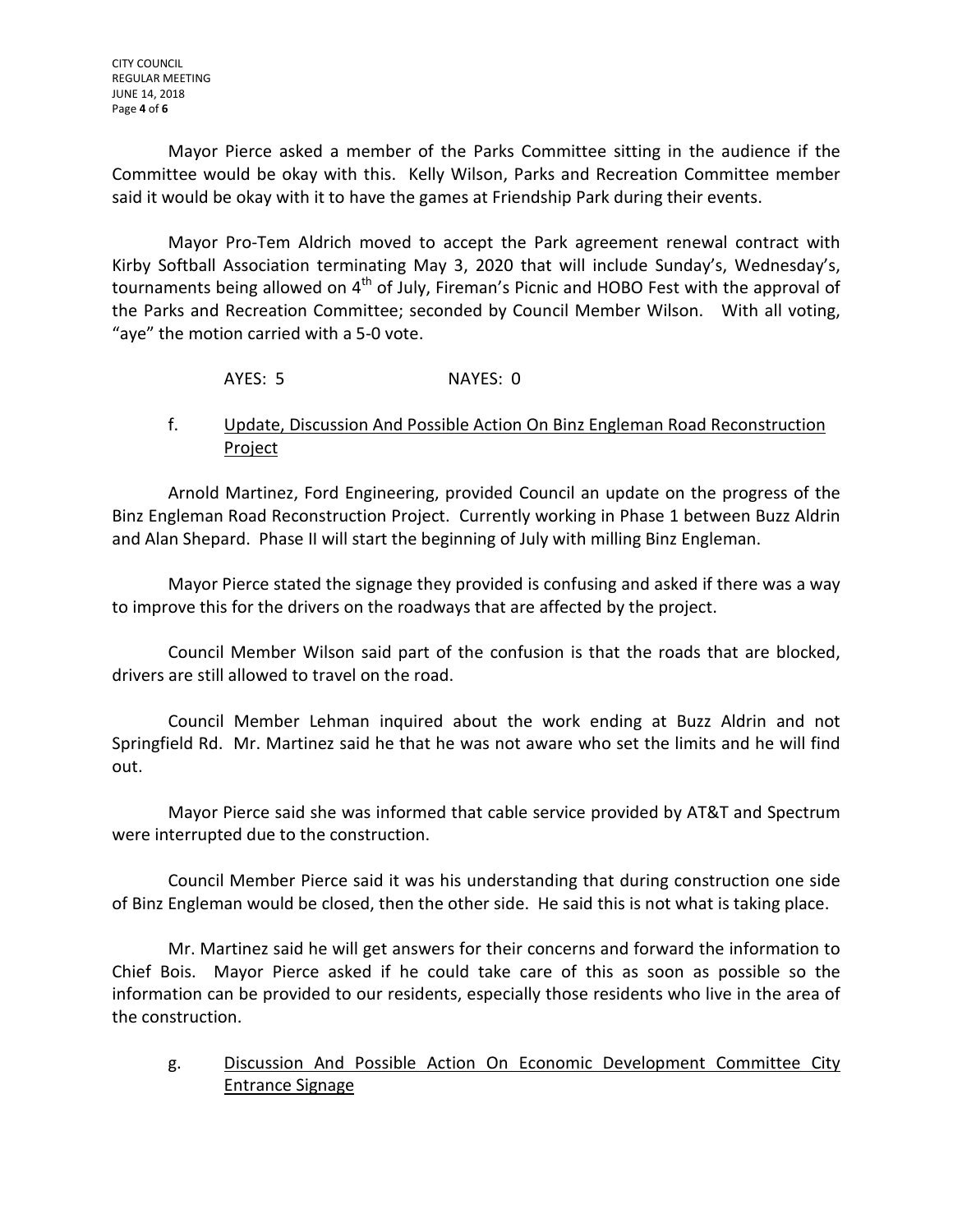Council Member Lehman displayed a flyer showing the design of the Welcome to Kirby sign. Jose Garcia and Diego McClain-Lopez, members of the Economic Development Committee, presented a banner that reflected the actual size of the Welcome to Kirby sign.

Council Member Lehman explained there will be one sign purchased per year. The Economic Development Committee (EDC) placed a cap for the request, to pay for the first sign, in the amount of \$5,000.00. Today he was informed that the sign will cost \$5,196.00 because only one sign will be purchased. The new bid reflects the cost of the sign without the letters. Also, instead of concrete, the sign will be constructed out of rock. He asked the City Council for permission to allow between \$5,500.00 to \$6,000.00 maximum for the sign and the EDC will only spend what is needed.

Mayor Pro-Tem Aldrich asked if the sign is damaged by a motorist will it be covered by our insurance to repair the sign and will our insurance cover the cost of any injured parties.

Marc Schnall, city attorney, said that typically when City property is damaged by a third party our insurance provider will pursue the actual party who caused the damage. The motion could be to authorize up to \$6,000 for the signage provided that no funds be spent until the Economic Development Committee has obtained both TxDot and landowner consent for placement of the sign.

Mayor Pierce asked that this be placed on an agenda after the approvals are received.

Mayor Pro-Tem Aldrich moved to authorize the Economic Development Committee to spend up to \$6,000.00 for an entrance sign, providing no money is to be spent until the approval of the land owner and TxDot has been received; seconded by Council Member Wilson. The motion carried with a 4-0-1 vote.

AYES: 4 NAYES: 0 ABSTAIN: 1 (Council Member Lehman)

# h. Discussion And Possible Action On Results From May 5, 2018 Bond Election

Mayor Pierce said this is not an action item.

Patty Cox, City Secretary, said at the last meeting we were informed there is a discrepancy with the total number of votes for the Bond Election. The total number of votes was 234 for the Bond Election.

i. Update, Discussion And Possible Action Regarding Revisions To Stop Intersections In Chapter 72 Of The Code Of Ordinances